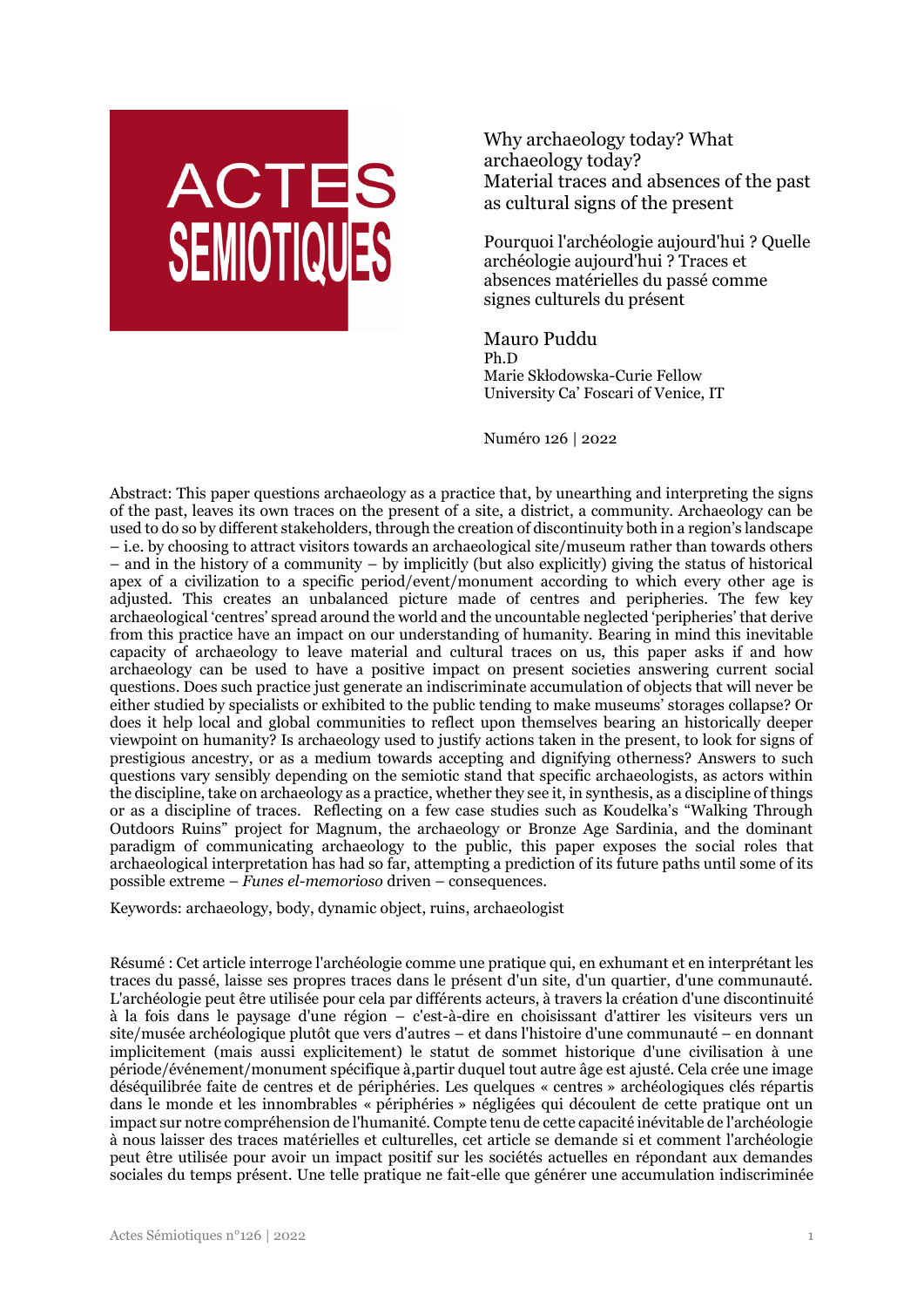d'objets qui ne seront jamais ni étudiés par des spécialistes ni exposés au public tendant à faire s'effondrer les réserves des musées ? Ou aide-t-elle les communautés locales et mondiales à raisonner sur elles-mêmes en portant un point de vue historiquement plus profond sur l'humanité ? Est-ce l'archéologie utilisée pour justifier des actions menées dans le présent, pour rechercher des signes d'ascendance prestigieuse ou comme un moyen d'accepter et de dignifier l'altérité ? Les réponses à telles questions varient sensiblement selon la position sémiotique que les acteurs de la discipline adoptent sur l'archéologie comme pratique : si les archéologues la voient, en synthèse, comme une discipline des choses ou comme une discipline des traces. En réfléchissant à quelques exemples d'études telles que le projet « Walking Through Outdoors Ruins » de Koudelka pour Magnum, l'archéologie de l'âge du bronze et de l'Âge romain, et le paradigme dominant de la communication de l'archéologie au public, cet article expose les rôles sociaux que l'interprétation du passé a joués jusqu'à présent, tentant de prédire ses trajectoires futures jusqu'à certaines de ses conséquences extrêmes – comme en *Funes el-memorioso* de Borges – possibles, en essayant de comprendre comment les éviter.

Mots clés : archéologie, corps, objet dynamique, ruines, archéologue

### **Archaeology: a word and its popularity**

Today's World is pervaded by archaeology. At least it is so by the world archaeology. What does such pervasiveness mean for the world we live in? Whether the popularity of the word coincides with that of archaeology as a practice/discipline is debatable. Nevertheless, the ubiquitous presence of archaeology in television, newspapers, and (also non-archaeological) museums is an important sign of our times, sufficient to claim attention from professionals of both archaeology and semiotics, as *Archeosemiotique* dossier project invites us to do.

Few examples of archaeology's popularity are provided by two art exhibitions on in Rome during summer/autumn 2021: first, the Magnum exhibition held at the Ara Pacis Museum on the photographic work of archaeological undertaken between 1991 and 2015 by photographer Joseph Koudelka; second, the display, at Galleria Borghese, of 80 works by artist Damian Hirst's "Treasures from the Wreck of the Unbelievable" series, displayed along the museum's ancient masterpieces. The latter, with the title Archaeology Now, aims at providing ground for interaction between the modernity of Hirst's dynamic creations and classical sculptures, Italian paintings of the Renaissance and the 17th century, and the works of Bernini and Canova. The former exhibition, with the Italian title "*Radici*" (roots) – but with original title "Ruins" – aims at putting together Koudelka's endless research for beauty and fine light and the continuous, surprising discovery of change in the remains of the ancient world (Figure 1).



Figure 1. Magnum Photographer Joseph Koudelka caught in the act of shooting a column in the shape of a Medusa's head, in an ancient amphitheatre in Turkey (Photo Credit: "Ruins" Exhibition, Magnum Agency 2020)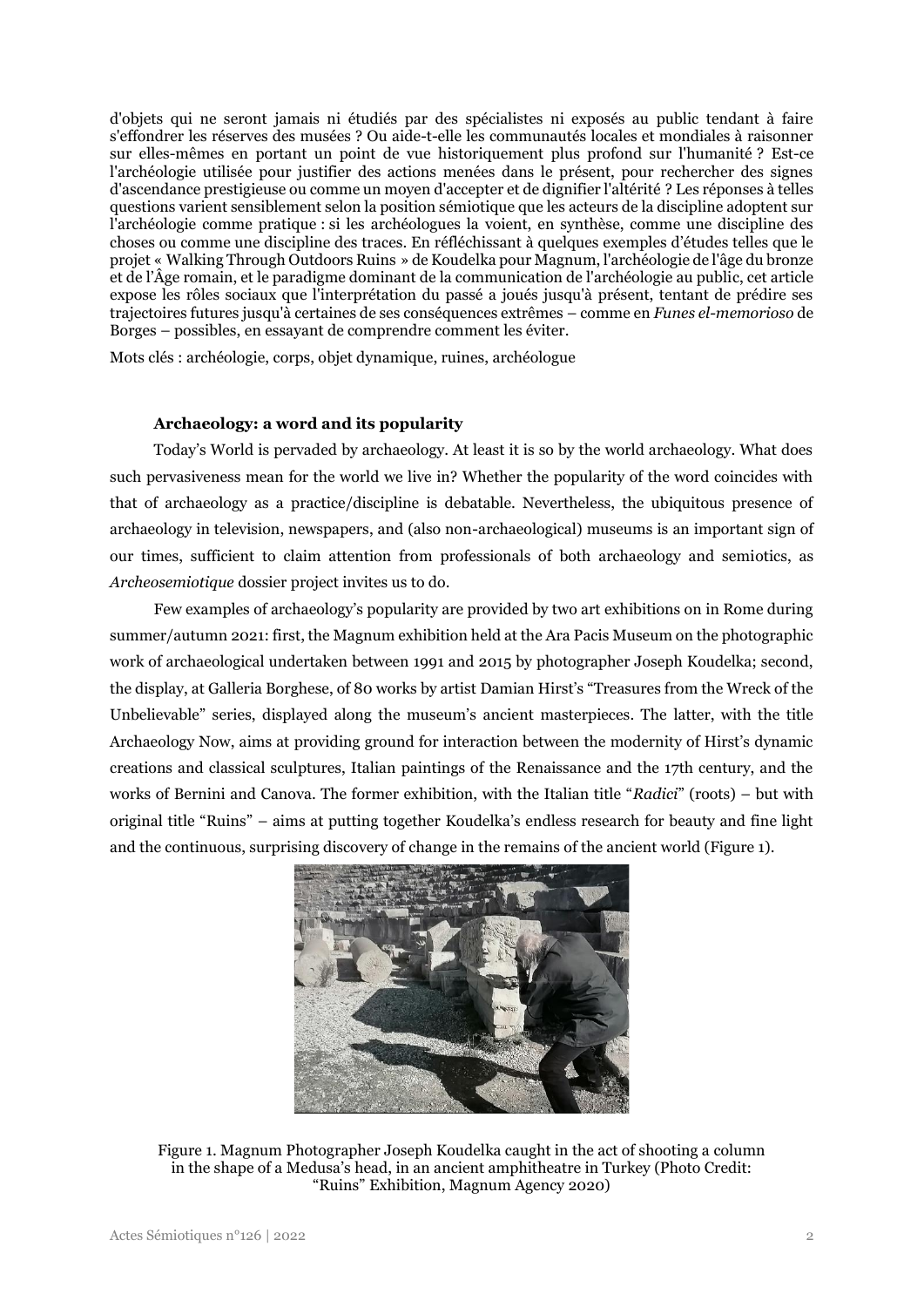Both exhibitions frame the remains of the past as dynamic entities: Hirst's works, dialoguing with the Galleria Borghese's works of art, bring new vigour to antiquity providing it with a contemporary eye (Figure 2); dynamism and change are also the engines of Koudelka's work. Despite capturing elements generally seen as lifeless and passive, such as the collapsed vestiges of classical civilizations, by seizing them under diverse lights at different times of the day across 25 years, Koudelka's shots document the vitality of the ancient matter. This is retrieved by the different ways it is hit by sunlight, authenticating the aging of ruins, their fading visibility, their caducity, and ultimately their liveliness.



Figure 2. Statue of a woman created by artist Damien Hirst as a sculpture allegedly recovered after 2000 years from a shipwreck, exhibited together with other works of classical art at the Galleria Borghese, Rome (Photo Credit: Personal Archive 2021).

The arts-filtered images of archaeology that we gather from Hirst and Koudelka are those of a discipline that needs to cope with the dynamism of the remains of the past. However, what precise dynamism do we need to deal with? Certainly the slow but inexorable physical changes that occur to the materials from the past; but also the conceptual and societal changes that inevitably influence – and are influenced back by – the knowledge produced by the archaeological scholarship. This idea of a twofold dynamism of the vestiges of the past, both material and conceptual, is quite distant from a generic idea of archaeology dealing with old, immutable objects. In fact, how can archaeology capture change of the matter while taking into account the change of ideas? What tools is archaeology provided with to succeed in this task?

To answer these questions, it is necessary to ask first what archaeology is and what archaeologists do on the field, first of all physically, and then from a theoretical perspective. This paper focuses on the activities of the archaeologists framing them as a question of meaning. What is the meaning of archaeology, as in its purpose? What do the remains of the past mean? What do we see and what do we look for when focusing on them? As Zoe Crossland (2021, 85) puts it, 'archaeology started off with the wrong foot when it came to questions of meaning'. These questions have been faced several times,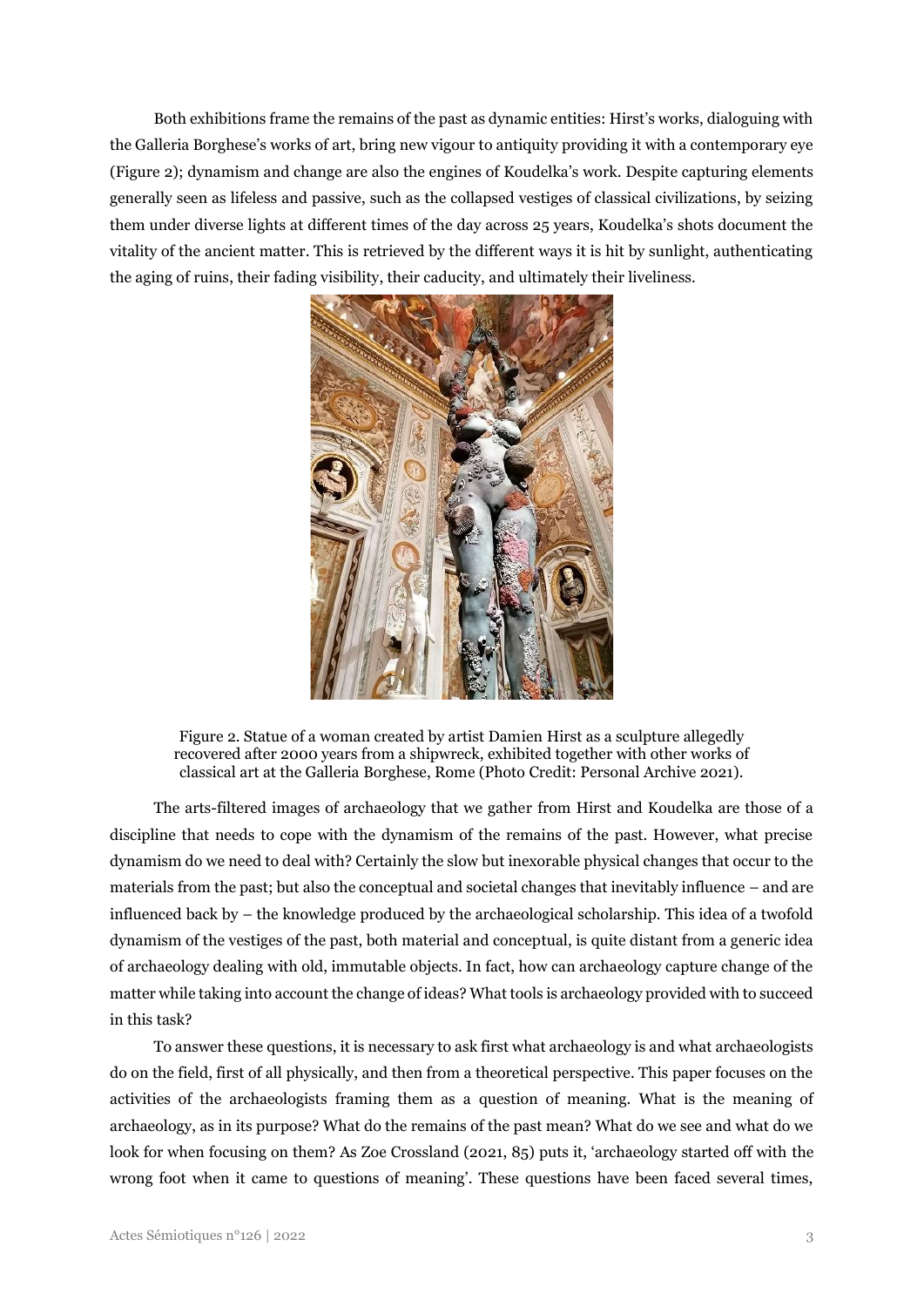particularly during the so-called semiotic-turn of archaeology in the 1980s' (Gardin, 1992), but they have been archived staying partially unanswered. Dealing with a practice made in its first and unavoidable phase of dust and fatigue, many practitioners of archaeology find that the only knowledge is represented by hard data, especially artefacts that are treated as things directly witnessing a tangible past. This way though, things tend to become the main focus of archaeology. Indeed archaeology has been defined 'a discipline of things' (Olsen et al. 2012) as some important archaeology and anthropology books seem to support: The Comfort of Things (Miller, 2008), Tangible Things: Making History through Objects (Gaskell, Schechner, Ulrich, Carter, 2015), Material Agency: Towards a Non-Anthropocentric Approach (Knappet, Malafouris 2008), Materialising Roman History (Van Oyen, Pitts, 2017). Nevertheless, can we be sure that things are the purpose of archaeology? Or is rather the recognition of those objects as traces – signs – of something else, more dynamic, subtler, less immediately graspable, to trigger the archaeological thought? What do we risk accepting a one-on-one correspondence between objects and the past? And what do we lose ignoring that 'our experience of the archaeological past is always mediated and is therefore an exercise in material semiotics?' (Crossland 2021, 87).

## **1. Physical traces of archaeological practices**

Archaeological practitioners hold numerous activities on the field while searching for the remains of the past. Excavation is certainly the most iconic of all archaeological actions. The unearthing of vestiges of the past is always an exciting moment, for both those at work and those watching. This operation unveils structures ranging from dwellings to graves, from solid walls to subtle post-holes hinting at wooden buildings, from farming areas to industrial ones. By uncovering these structures from the earth deposited on top through the centuries though, archaeologists hold simultaneously two more practices. The first: destroying – removing systematically following the stratigraphic principle – the layers of deposit covering what was brought to light. Archaeology is a destructive act: this is why it is important to document through photo, drawing of plans and sections, and now through 3D scanning, all layers before being removed. The second: accumulating spoil. Tall and numerous spoil heaps are an integral part of archaeological sites. These simultaneous actions create a landscape that should be familiar not only to the professionals, but also to those observing from the outside. Figure 3 represents a long spoil heap on a site in Dagenham, east London, around the first Ford factory, where Roman period remains were recorded by the north bank of river Thames: the whole area was a large fenced development site while the excavation went on, but the spoil heaps were easily visible to people outside, particularly from double decker buses. Figure 4 represents another spoil heap in a urban setting, by Whitechapel hospital, central London, where modern to iron age archaeology was being unearthed. There, the spoil heaps were certainly visible from the hospital and from the Idea Store Whitechapel Library.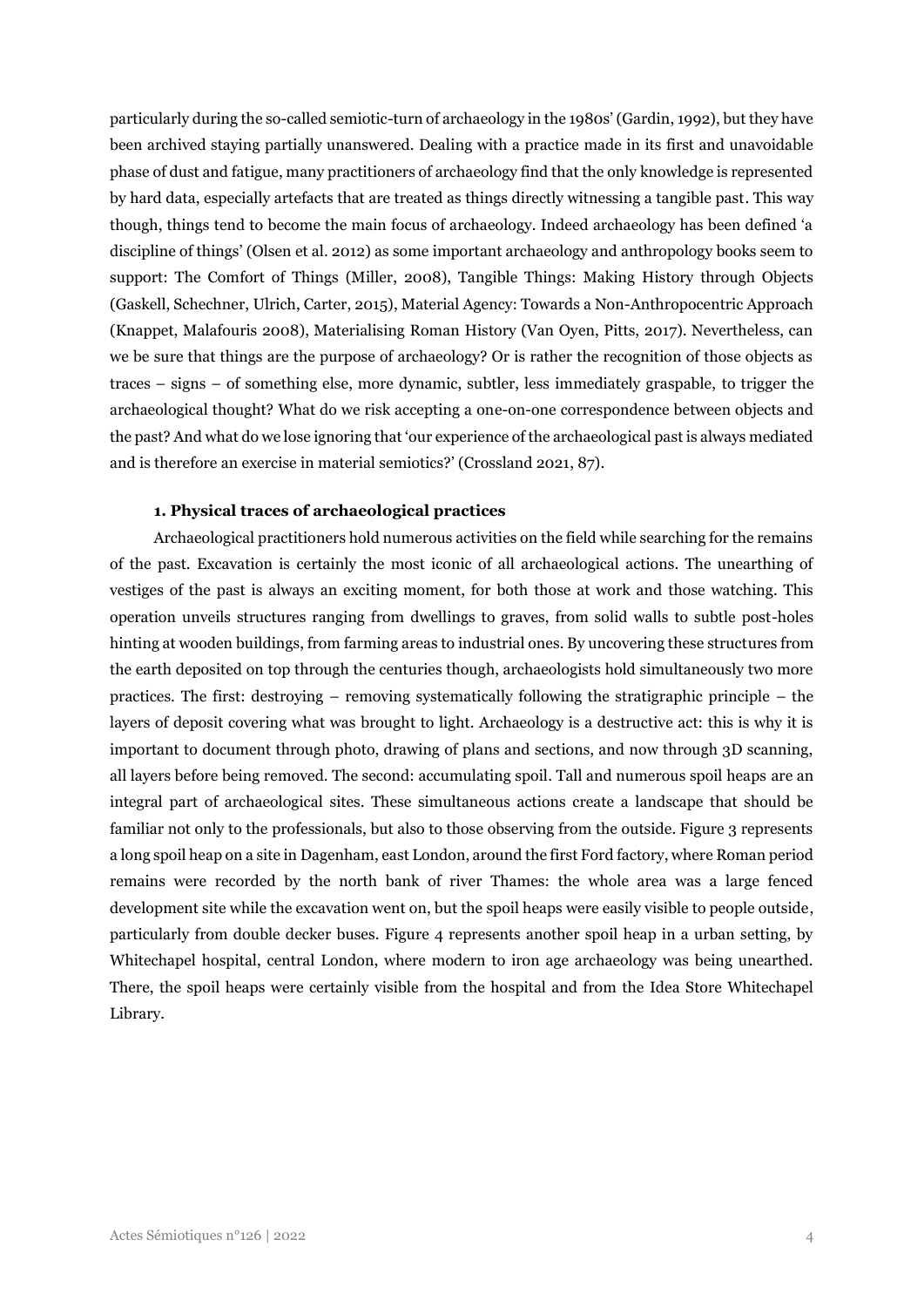

Figure 3. Man walking on the spoil heap created from archaeological and demolition activities in the area of Dagenham east, London, UK (Photo Credit: Personal Archive 2018).



Figure 4. Spoil heap of archaeological activities from a site in Whitechapel, east London, against the background of Whitechapel Hospital (Personal Archive 2018).

These examples show that archaeology affects the aesthetic of urban or rural landscapes temporarily. But it can also do so in the long term. Figure 5 represents a rural landscape in a black and white shot taken at the beginning of the 20<sup>th</sup> century, whereas Figure 6 portrays the same site in early 2000s'. What strikes between the two photos is the rounded hill-like shape of the mound in Figure 5, and the neat, tower-like shape of the background in Figure 6. The difference in the landscape is given by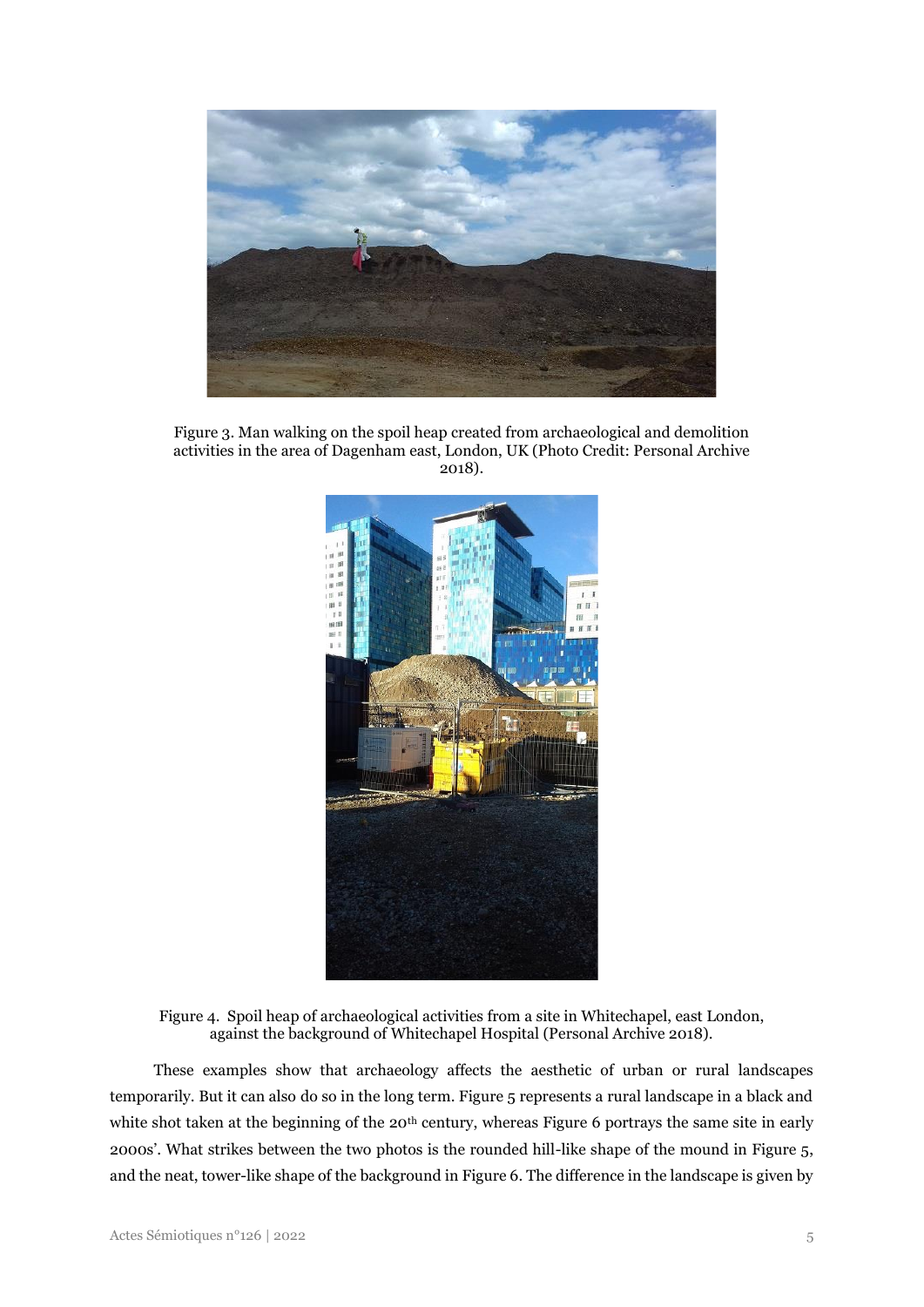a series of archaeological excavations (Sabatini, Santoni, 2010) that have liberated one of the several thousands of bronze megalithic complexes, named *nuraghe Seruci*, Gonnesa, southwest Sardinia, from the vegetation and the heaps of collapsed stones around it.



Figure 5. Nuraghe Seruci, Gonnesa, southwest Sardinia, at the beginning of the 20th century, before the archaeological excavations (Photo Credit: Lord Ashby 1921 from the archive of the Comune di Gonnesa).



Figure 6. Nuraghe Seruci, Gonnesa, southwest Sardinia, after the archaeological excavations and years long conservation (Photo Credit: Personal Archive 2020).

Figure 7 shows a stone heap created, on the right side of the photo near the fence, during phases of liberation of the *nuraghe* from the collapsed stones in the early 2000s'. The pile, over one metre high and very close to the original iron age structures, was removed in the spring of year 2020, the stones being dispersed along the site's fence. This means that the result of archaeological spoil was for at least a decade visible to the visitors of the site, testifying the long tempo of archaeological practice.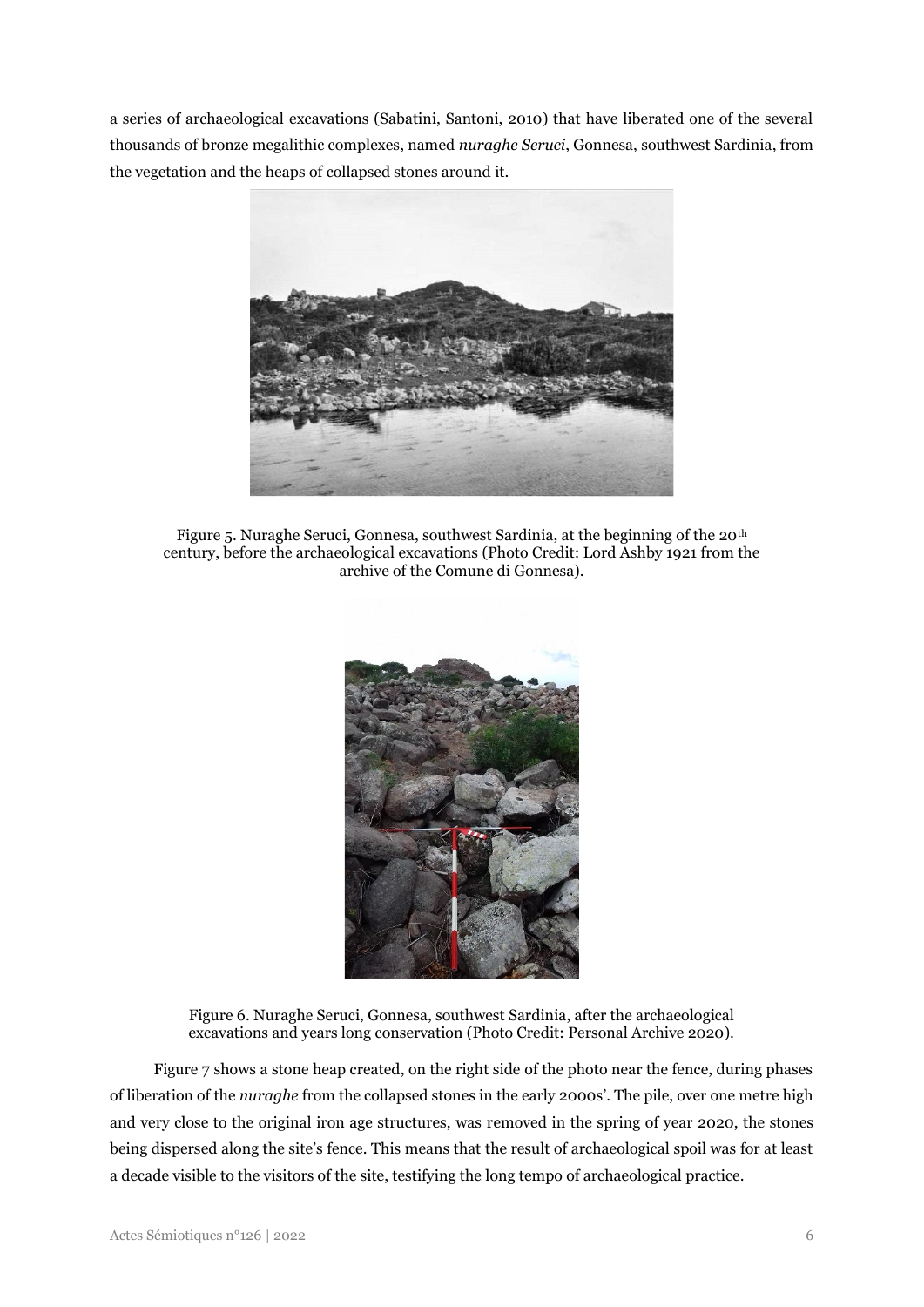This is to say that every action undertaken on site by archaeologists has a physical impact on the site. They bring back to light things that had not been visible for a variable span of time, from decades to centuries or even millennia; contemporarily, archaeology creates physical landscapes that, as small and insignificant they might seem, still attest something else. Such landscapes stand for a time-andenergy-consuming work that does not make things appear and disappear suddenly, but that moves around heavy amount of matter that stay on site more or less temporarily. Although this creation of deposits is physically evident on site, there is another type of accumulation that archaeology tends to create: a less visible one, but not for this reason lighter to move from place to place. This is the creation of images of the past that stay in the history of a specific site, in the knowledge of an historical period, in the imaginary of a community, even after their overcoming.



Figure 7. Aereal photo of Nuraghe Seruci with highlighted the pile heap of stones to the right near the site's fence (Photo Credit: my elaboration of Google Earth 2019).

## **2. The things/traces archaeology studies**

Discussing the aims of archaeology, Lewis Binford stated, quoting Braidwood, that in the 1960s' 'most archaeologists would agree that we should not lose sight of "the indian behind the artefact" (Braidwood, 1959, 79) and would accept as a major aim of archaeology the reconstruction of lifeways' (Binford 2008, 6). We can say that still today, likely, most archaeologists would agree with that thought. As Binford put in a crystalline way, reconstructing the ways of life is the meaning of Lisa Braidwood's metaphor of the Indian that some archaeological research tended to forget due to too much focus on the artefact. However, the lifeways of a society can be understood very differently depending on the theoretical system of ideas used to frame data. Ian Hodder (1985, 7) criticised that simple but persistent metaphor by arguing, *contra* Flannery (1967) that 'the aim is to reach not the Indian behind the artifact, but the system behind both Indian and artifact (Flannery 1967)'. Such processual approach creates the perception of an innate natural system 'to which the Indian is subordinate and helpless, has the result that the social analyst puts him/herself forward as having specialist knowledge and insight' (Hodder 1985, 21).

From these considerations follows that if archaeologists are focused on the artefact only, which is on things, they will collect their hard properties as dry facts that can be used to fill in a very detailed database, but that does not automatically help contribute to the history of humankind – of the Indian behind the artefact – until seeing and using those things as traces of something else. Which is, until they give them both a semiotic dignity and an openness that allows data being reinterpreted. Such process can only start by admitting the necessarily semiotic nature of archaeology.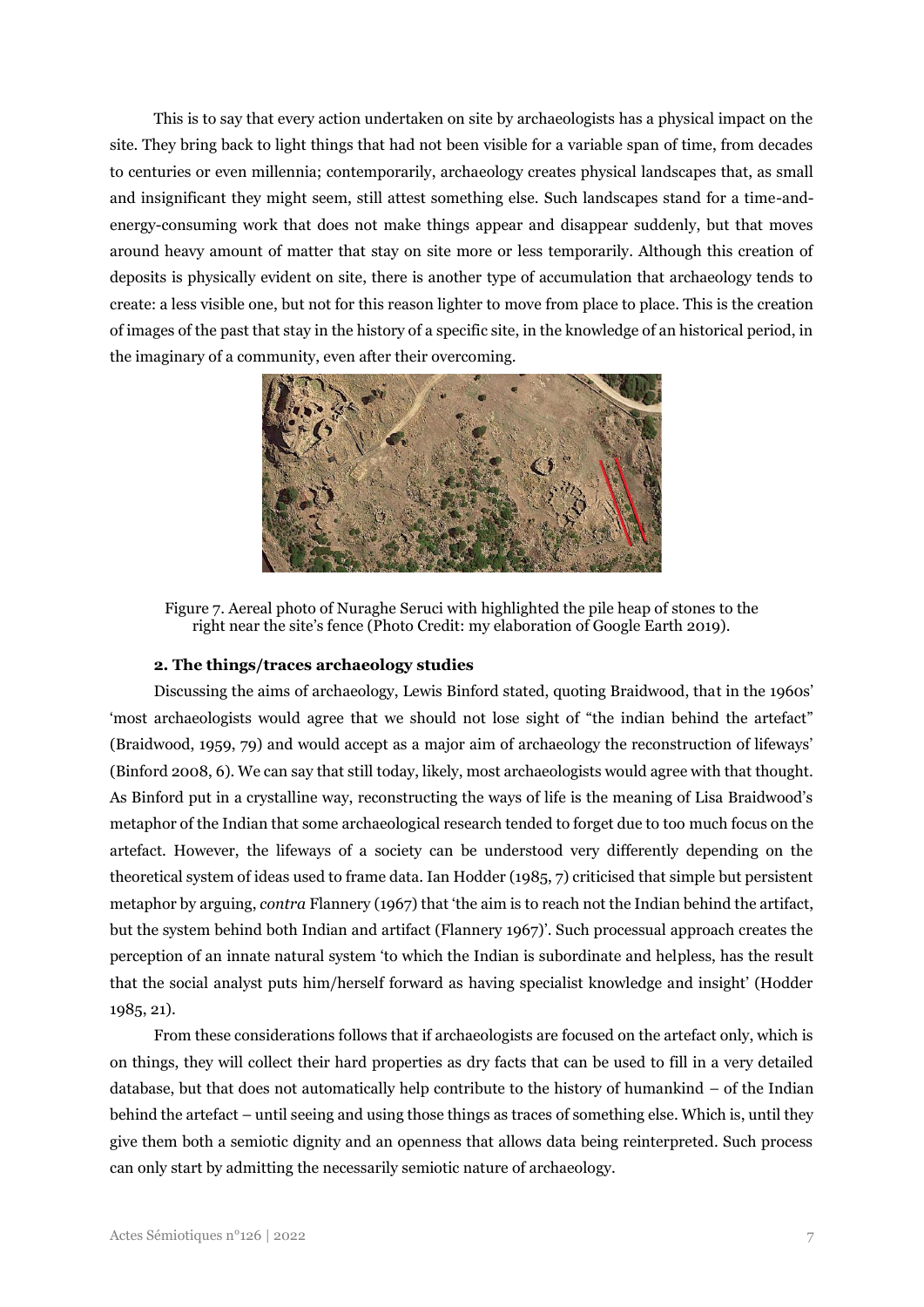I will now share an example of around a decade long archaeological research – with interruptions – that I have undertaken from different institutions and points of view.

#### **2.1. Objects as material culture or material culture as objects**

In 2007, during my Masters Degree in Classical Archaeology at the University of Cagliari, I was being trained on materials coming from the Roman period necropolis of Masullas, central west Sardinia, excavated in the mid 1990s' by a team of the Soprintendenza Archeologica della Sardegna (local department of antiquity) directed by Donatella Mureddu. As my task was to catalogue those objects, or grave goods, I asked my tutor, Simonetta Angiolillo, professor of Greek and Roman Archaeology, to make it part of my Masters' dissertation. She directed me towards providing a study of the material culture coming from the 54 graves excavated (Figure 8) that could contribute to the understanding of the phenomenon of Romanization in Sardinia. Intuitively, Romanization indicates the progressive reduction of the cultural distance between Rome's culture and the cultures of the people with which Rome interacted in a range of ways, from war to trade. However, where Rome and the others meet culturally changes with what one means for Romanization. In most traditional approaches, Romanization explains the acculturation through which people in the provinces adopted cultural practices from Rome. Until recently, Romanization defined a very unidirectional process of acculturation that Rome imposed over indigenous peoples (Soria, 2013: 713), often through coercion and violence (Fabião, 2001: 110); today, archaeologists leave more space for acculturation also as integration and even self-Romanization (i.e. Lo Cascio's lectures [http://scienzeumanistiche.uniroma1.it/guide/vs\\_moduli\\_orario\\_2007\\_8b.aspID\\_modulo=272\)](http://scienzeumanistiche.uniroma1.it/guide/vs_moduli_orario_2007_8b.aspID_modulo=272).



Figure 8. Plan of Roman period necropolis *Sa Mitza Salida*, Masullas, west central Sardinia, drawn by Sannia in 1997 (Photo Credit: Archive of Sopritnendenza Archeologica della Sardegna).

One convenient method to track down the material signs of Romanization is highlighting 'the adoption of Roman material culture' in the provinces (Van Dommelen, 2001: 71). That is what I did in 2007, turning my focus on those objects, retrieved during the excavation of the burial ground of Masullas, that were easily recognisable as representatives of Roman material culture: particularly, the presence 3rd-1 st centuries BC black gloss vessels, 1st century AD red-painted vases named *sigillata italica* (Figure 9) – Samian ware – or 2nd 6th century orange-painted vessels known as *sigillata Africana* would make us lean towards the interpretation of a site as a Romanized one. Such method encouraged me to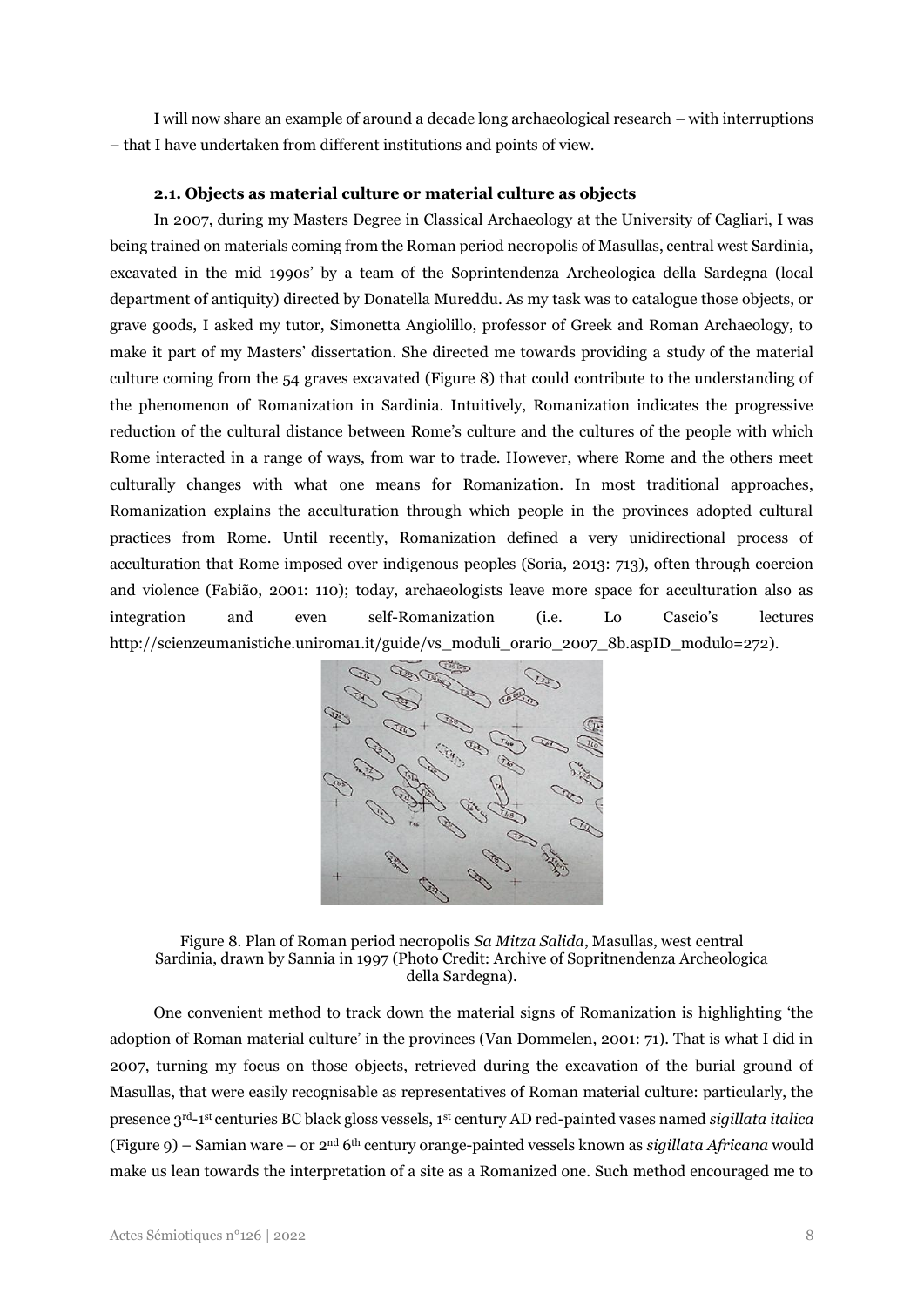find connections between Rome and Sardinia. The drawback was that I was tempted to create a direct correspondence between a class of objects and a culture: an approach that goes under the name of culture-history. This is informed by Chillde's definition of archaeological culture as a complex of 'certain types of remains – pots, implements, ornaments, burial rites, house forms – constantly recurring together' that should have been left by 'what today would be called a 'people'' (Childe 1929: v, vi). The hitch of such method is the tendency to attribute a degree of Romanization to each grave/household based on the aesthetics of the material culture found inside; very Romanised, fairly Romanised, and non-Romanised, were the mental boxes in which I implicitly stored those graves (and the people buried in them), ultimately contributing to shape a binary antiquity, formed either by Romanised communities or by communities that were not.



Figure 9. Classification of locally produced pottery in Sigillata Italica from *Sa Mitza Salida*, Masullas (Photo Credit: Personal Archive 2016).

During the discussion of my dissertation, my tutor made me notice that I focused so much on the material culture as objects in themselves that I neglected the people buried in the necropolis. She was right, I failed to find the Indian behind the object, and the objects, with their formal properties, took the lead. This was my full responsibility, but it also happened because through the years in Cagliari I had become familiar with a specific visual way of representing archaeology: through typologies and series of objects (i.e. this classification of ceramics from Rhodes in Figure 10 from Anna M. Puig 1998), their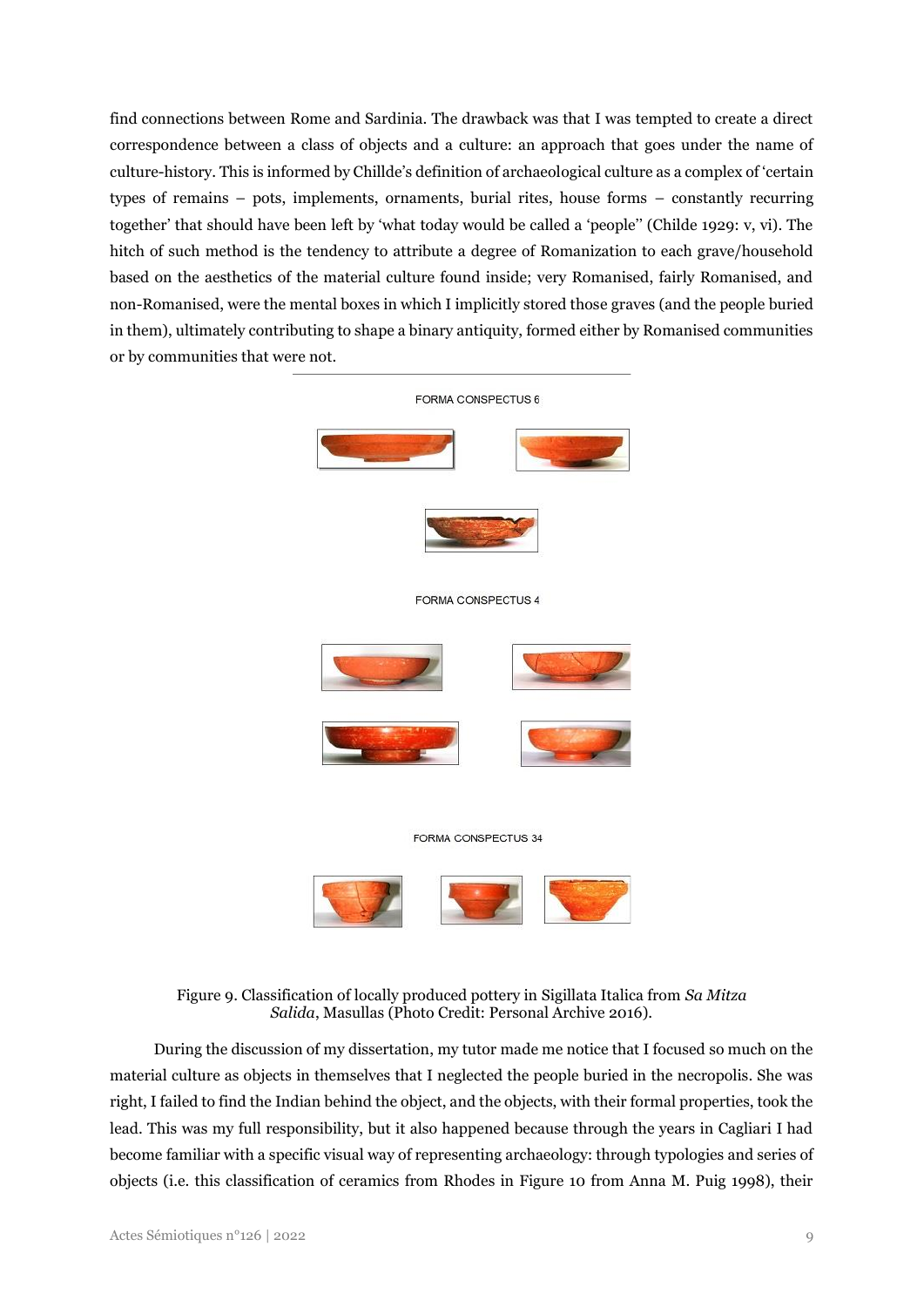minor variations, used to locate them spatially and chronologically: place of production, date of production/use were – and still are – the first challenges archaeologists face.

Although I did use those formal qualities to underline that they were sign of something else, for example having in mind the ideas that might have inspired the potter, my level of interpretation there was low because low was the level of signs-interaction that I sought. What I was doing then was singling out – almost – one object to put it in direct relationship with history. Accounting for other elements present in the graves, and signs that could put under crisis a simplistic binary ON/OFF system – Romanized/non-Romanized – was the next step I had to take. This absence of the person from the grave, for which I was invited to continue to study the necropolis, was for me first and foremost, the absence of the body.



Figure 10. Catalogue of ancient pottery shapes from Rhodes (Photo Credit: Puig 1998).

### **2.2. Objectifying the dead**

Those vessels, coins, glass objects, bronze bands, were introduced in the graves of Masullas for two reasons: first, to accompany the departed person; second, to represent the community to which those dead belonged. During the following phase of research, contemporary and subsequent to my MA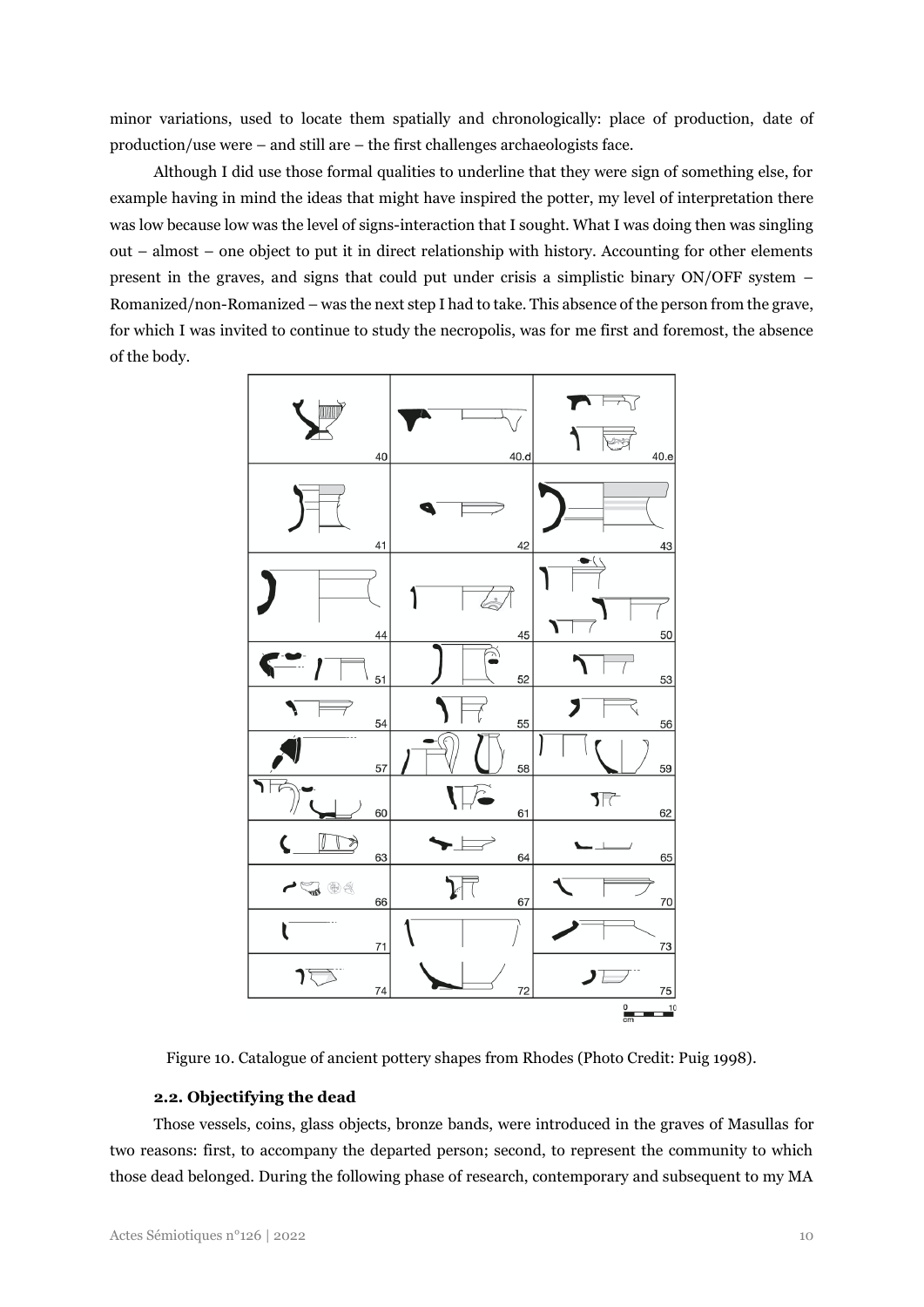at UCL, I addressed my former tutor's question on the absence of people by focusing on the relationship between grave goods and the skeletal remains in the grave. My approach was to find possible distribution patterns of the grave goods both around the grave and the body parts of the deceased (Figure 12). I managed to find a few. As Figure 11 (from Puddu 2018 Figure 4.11) shows for the case of grave 3bis, dated to the 1st century AD, vessels for pouring liquids such as jugs or *balsamaria* are located by the head of the deceased, whereas open forms such as dishes or cooking pans are located by the feet of the buried individual; the coin is by the hip bones of the deceased. This pattern is, with minor variations, repeated with precision in most graves from the 1st to the whole 3rd century AD included. The repetition of those gestures could be seen as the sign of 'a widely shared social identity among the members of the community' expressed through a 'formidable continuity with the past' (Puddu 2018, 85).



Figure 11. Elaboration of Grave 3bis distribution of material culture around the body of the deceased, from the necropolis of *Sa Mitza Salida*, Masullas (Photo Credit: Personal Archive 2020).



Figure 12. Chart of grave goods distribution around the body of the deceased from the roman period necropolis of *Sa Mitza Salida*, Masullas (Photo Credit: Puddu 2018).

At this stage, this research arrives where I stand now. Whether the community members participating in these funerary collective events were spontaneous in repeating their funerary rituals or were somehow acting through a shared ideology imposed top down is hard to say until other elements are considered. Particularly, to have an interpretive upgrade of the Roman-period community of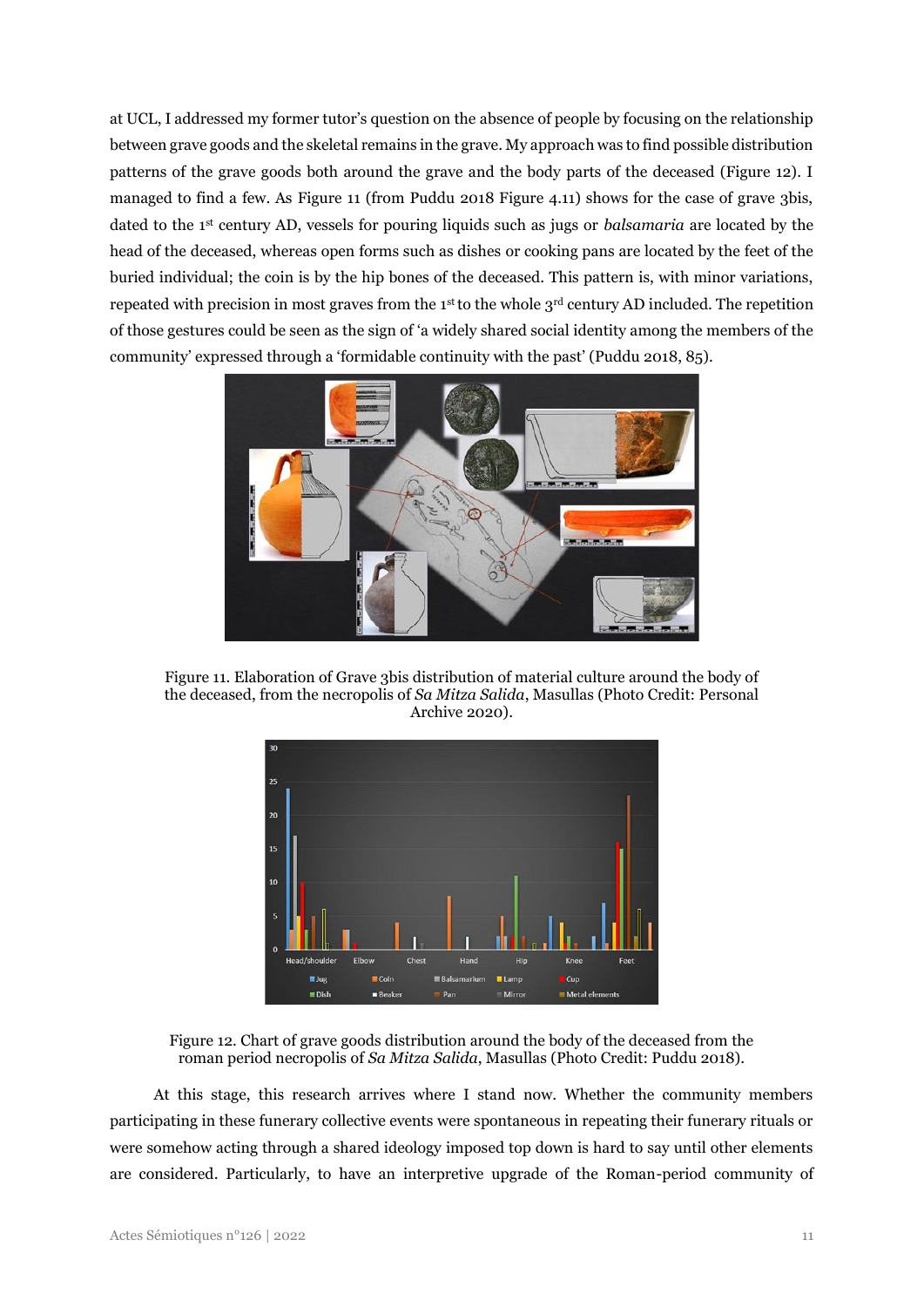Masullas, I deem necessary to research their body as a strong actor of the community identity. So far indeed, the bodies of those people were considered as actors only once: when they are described as people taking part in a funeral and making specific gestures to create a grave space in which likely the community recognised itself. Other than that, the moving body is barely touched upon, if not, sometimes, completely absent. This absence needs to be explained, and it is only one of the several that force archaeologists to deal with the that the reconstruction of the past inevitably creates, although sometimes generating proper dominating – if not hegemonic – categories of objects or of topics over other neglected ones.

### **2.3. Archaeological empties**

Some absences, or underrepresented elements in archaeology are often inevitable due to their material nature: wooden tools, clothing, or maybe potential rag objects, are lacking in the archaeological record because the conditions for them to be preserved underground are rarely favourable. Timber and fabric deteriorate easily in most archaeological conditions, as they are very easily affected by lack of humidity, dryness, insects, microorganisms, as much as the flesh and skin. For the same reason, we have a thin archaeological knowledge of the tattooed skins of men and women in antiquity, with rare exceptions coming either from iconographic or literary sources such as Herodotus (Annales, Book 5-6) describing the tattooed communities amongst the Thracians (Zidarov 2017, 137-149), or from perfectly mummified human remains from Egypt (Friedman 2017, 11-37) or South America (Deter-Wolf 2006). Their material qualities allow instead stone tools and pottery to be found very easily, as they do not need specific conditions to survive. This is how most publications are rich of ceramic seriations such as that seen in Figure 9. It is also true, though, that more sophisticated techniques and research questions have recently arose – i.e the study of pollens through palynology – and have been used to overcome pottery's "tyranny" as a guiding fossil.

Another unbalance internal to archaeology derives from limits of space, time and resources, that do not allow to produce equitable projects. For example, Sardinian landscape is punctuated by numerous megalithic tower buildings built around the mid-end of bronze age, known as *nuraghi*: an official count of 7000 nuraghi has so far been provided by archaeologists working on the survey of buildings in the island. Nevertheless, not even 1% of them has been excavated so far, and of the excavated ones, only one has been included in the UNESCO lists of the protected heritage sites, because, the UNESCO motivations read, "the archaeological site of Su Nuraxi di Barumini is the pre-eminent and most complete example of the remarkable prehistoric architecture known as *nuraghi*." The excavation of one site retrieves certain elements that might be representative of other sites, but some other finds are also unique: hence, considering representative one specific site although thousands of apparently similar ones have not undergone investigation yet, is perhaps a long shot. Being aware of the gaps and peaks that archaeology creates while creating images of the past is essential in helping to form an agenda in which this methodological handicap is addressed.

Another archaeological gap, influenced by the way research questions are framed rather than by material durability, is that between the space given in publication to elites-related finds and non-elitesrelated ones. Although pottery is the most available material in archaeological contexts, different ceramic classes are given dissimilar relevance. Studying of roman-period burials from the Cagliari's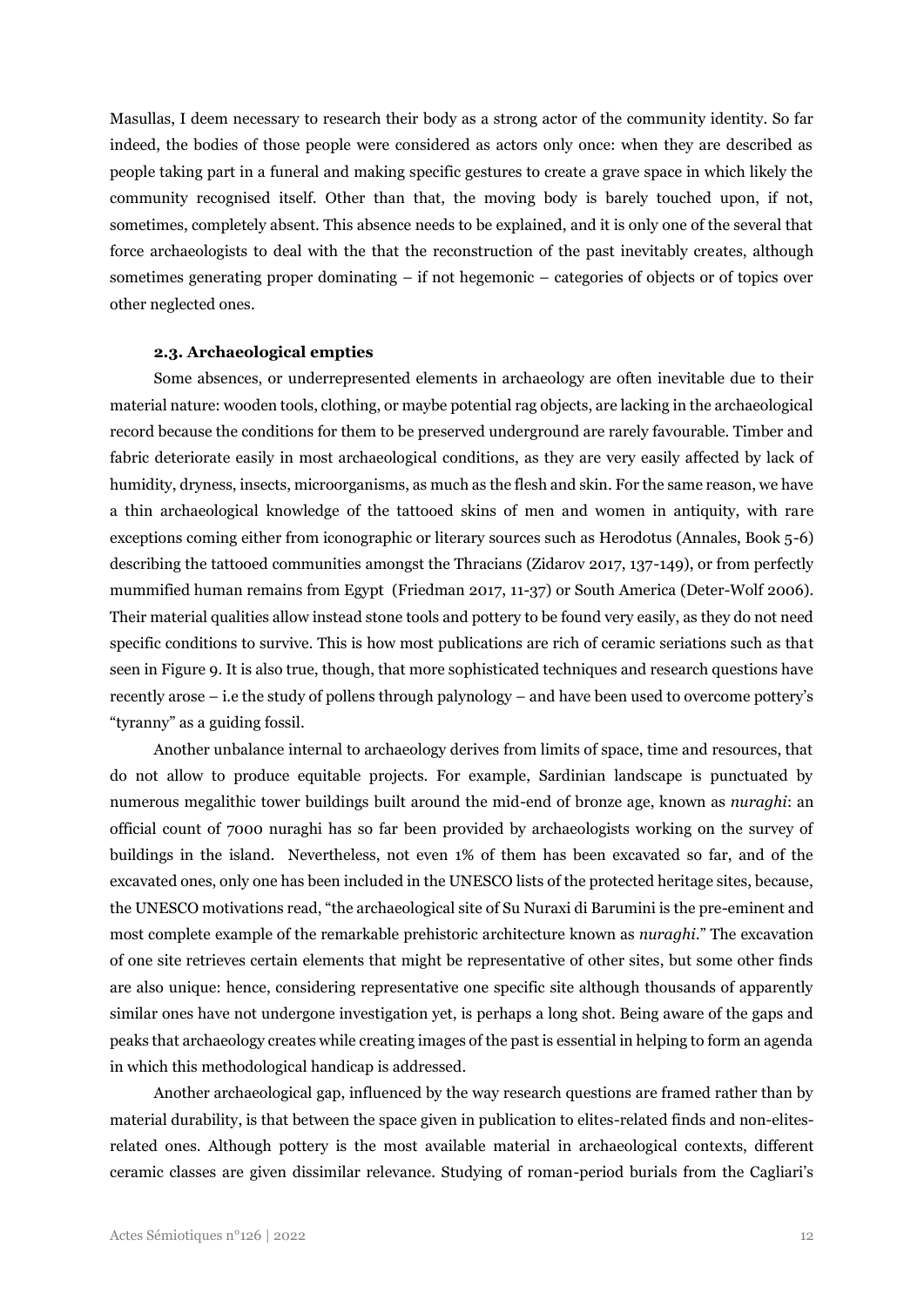national archaeological museum, Sirigu (2003) focused on the so called "morte povera", the burials of the lower classes. What he found in terms of representativeness is significant of how archaeology can be decisive to fill – or enlarge – knowledge gaps: the so-called "ceramica commune" – coarse ware – 'has endured a process of removal or at least underestimation, due to which both its quantitative and qualitative presence in the archaeological sites have been ignored for a long time' (my translation of Sirigu 2003: 113). We discover then that under-representation of material culture classes can also derive from its too common availability, if something is considered too common to be significant: overrepresentativeness paves the path to oblivion. From this find, Sirigu proposes that since coarse wares were the most available 'to lower social classes (those numerically – but not politically or economically – more relevant) the under-estimation of the informative potential of this class of objects has produced a historical distortion in the analysis of the social and economic mechanisms that characterised life during the roman age' (my translation of Sirigu 2003: 113).

This attitude can be highlighted within all roman provinces, and it tends to present what Mike MacCarthy's calls 'a VIP version of history because they focus on conquest and elites' (MCarthy 2013:9). Along the same lines of what presented for Sardinia by Sirigu, McCarthy underlines that such biases are enhanced by the 'by the pathetically small number of cemetery investigations and skeletal remains' (Ibid). For McCarthy (2013, 10) this generates a silencing of most of actions and communities of the Roman period, especially since many archaeological reports 'heavily rely on descriptive account of what has been found', rather than deepening the theoretical framework through which those finds will be put in order. These passages help me to reconnect to the dichotomy things/traces with which this paper started.

## **3. Retrieving the dynamic body to re-establish Archaeology's semiotic continuum**

The call for papers of the *archeosemiotique dossier* stated quite proactively that either archaeology is archaeo-semiotic or is nothing. It did so, probably winking at the famous *adagio* by Willey and Phillips (1958,2) that either 'American archaeology is anthropology or it is nothing'. We have seen in the previous section that understanding archaeological finds as things to describe does not prevent them from being interpreted; it rather allows them to be used in an apparently objective and innocent while feeding dominant paradigms, as is the VIP version of history. Some of these mechanisms, it might not surprise, are not entirely entrenched in our knowledge of the past; although projected into the past, they are formed in, and express needs of, the present. Seeking for fame and elitism is a thing in today's world. The quality through which fame – no matter how ephemeral – is socially perceived today is visibility. The tools through which this quality is achieved vary, with mainly social networks at the forefront. In the archaeological picture provided above, visibility is mostly held by elites, through the primary position often given to objects that are assessed as economically and aesthetically valuable.

This way, we are hit by an ancient world where things and buildings almost move by themselves; where rulers and elites write about themselves and are fed by self-cultivating grains. Although mine is certainly a caricature, the overwhelming presence of artefacts in the construction of the past, tends to obscure the subalterns (*sensu* Gramsci) and the human body, which is the only possession that, often, subalterns had.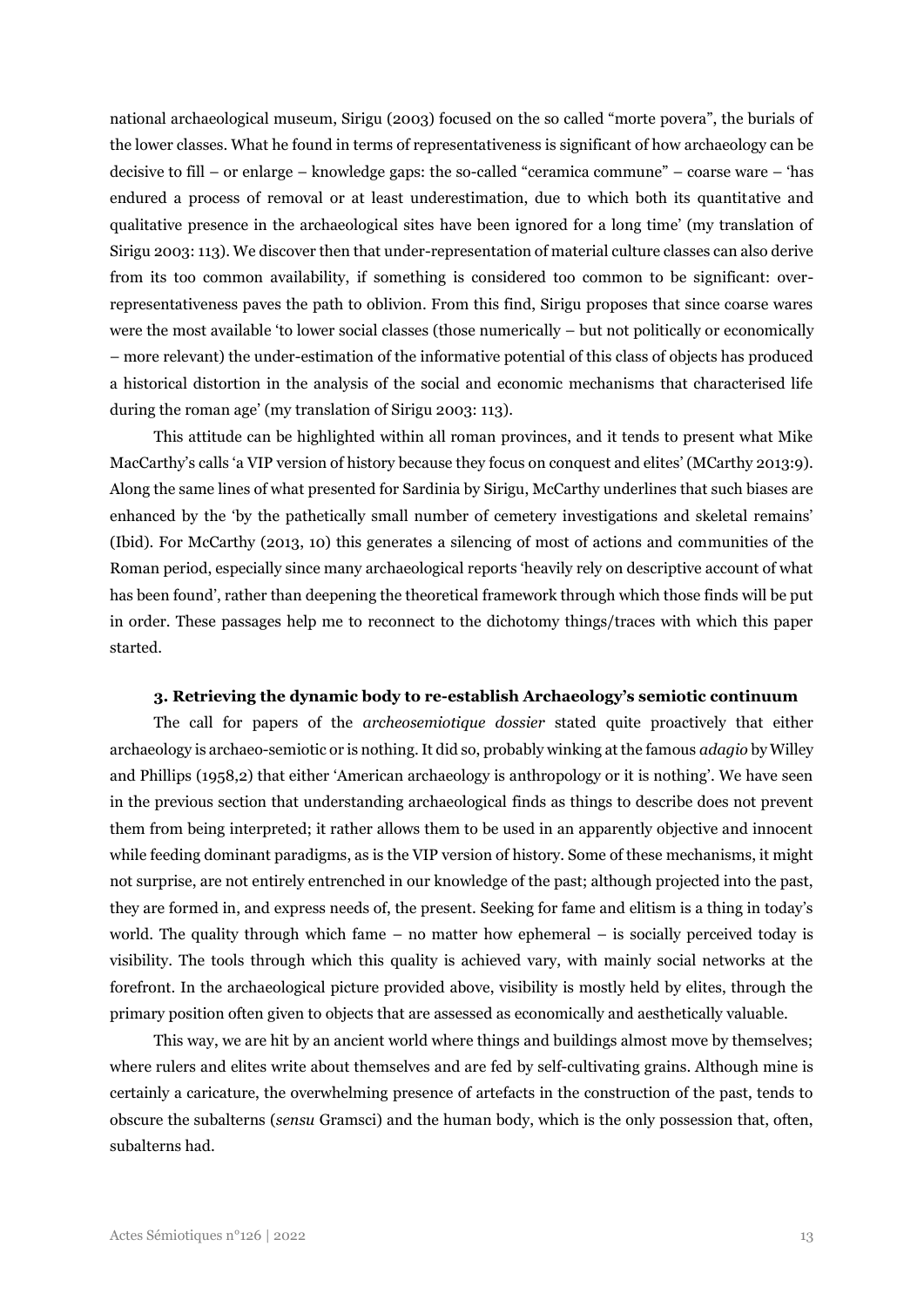The absence of a systematic theorization of the body in archaeology was treated as an issue already in the early and late 2000s'. Meskell (2000) examined the intellectual legacy that social studies of the body held in the previous 20 years had on archaeology, which was still relatively new to making a real contribution to the subject. In 2008, Robb and Boric collected in a volume entitled Past Bodies several essays that are presented as a reaction to decades of the body's invisibility. These efforts paved the path for a great potential of archaeological studies with the body at the centre. But although the number of titles on the subject has been growing lately, the topic is still far from taking off in its theoretical dimension.

In his collection of essays on the body, Umberto Galimberti (2002) dialogues with several authors, from Plato to Saussure, from Sartre to Marx, from Nietzsche to Derrida, who have dealt explicitly with the theme of the human body. In one of those dialogues, notably with Merleau-Ponty, Galimberti comes to the realization that nowadays the human body is met only in a series of degraded definitions through which, by time, has been objectified (2002: 116). The objectification of the body derives from a very similar process to the objectification of material culture, but it reaches a more spectacular level of evidence: about the extreme consequences of such attitude journalist Alberto Angela (2021) has written recently a long form in the pages of Italian newspaper Repubblica (16.10.2021) dedicated to "la notte dei cristalli" in the Roman ghetto that occurred in the night of 16th of October 1943.

Although today's world is overwhelmed with images of the human body, this is usually either a body posing for photographs in order to influence the crowd, or an inert body meant to be catalogued as either an organism to cure, as labour-force to employ, or an anatomic object. This is the result of an attitude that has solved the whole world in an object to possess and catalogue, and has downgraded the human body to an object of the world (Galimberti, 2002: 116).

Archaeology too can be critically addressed from this perspective. When the body is seen exclusively in physical anthropology terms we still miss the dynamic body. This happens, for instance, when it finds a small space in the anthropology session of an archaeological monograph, where the two do not always connect properly. As put by ostheo-anthropologist Joanna Sofaer, 'the post-processualist emphasis on actors and agency required bodies' (Sofaer 2006, 18), but the divide between anthropology and archaeology does not help to grasp them. But even if this disciplinary divide was to be overcome, another gulf complicates the subject: the systematic application of the Cartesian dualism, mind/matter, to the distinction between dead and living body (Sofaer 2006: 40).

In order to escape the trap – or at least to see it – of the objectification of the body, entrenched in the Cartesian duality between mind and matter, Galimberti suggests to think of human body as a body that pushes, pulls, lifts up the things of the world, - and, I would add, gets dirty and gets injured – before than a body that thinks. It is the reaction of the body to things to unveil its dynamism. Reacting to them, rather than ignoring them, it charges things of a corporeal intentionality (Galimberti 2002, 121). To succeed in framing a dynamic body, I found essential the concept of dynamic object theorised by Umberto Eco. In *Kant and the Platipus*, the dynamic object is something that kicks us and asks us to speak about it, to take it into consideration (Eco 1997, 5). The dynamic object can be crucial not only to deal with archaeological material culture, but also with the archaeological human body. Indeed, it is only though the embodiment of things in our body that they acquire also a meaning for my intellect. Without things, which is without the world, isolated from the world, the body in itself becomes object (Galimberti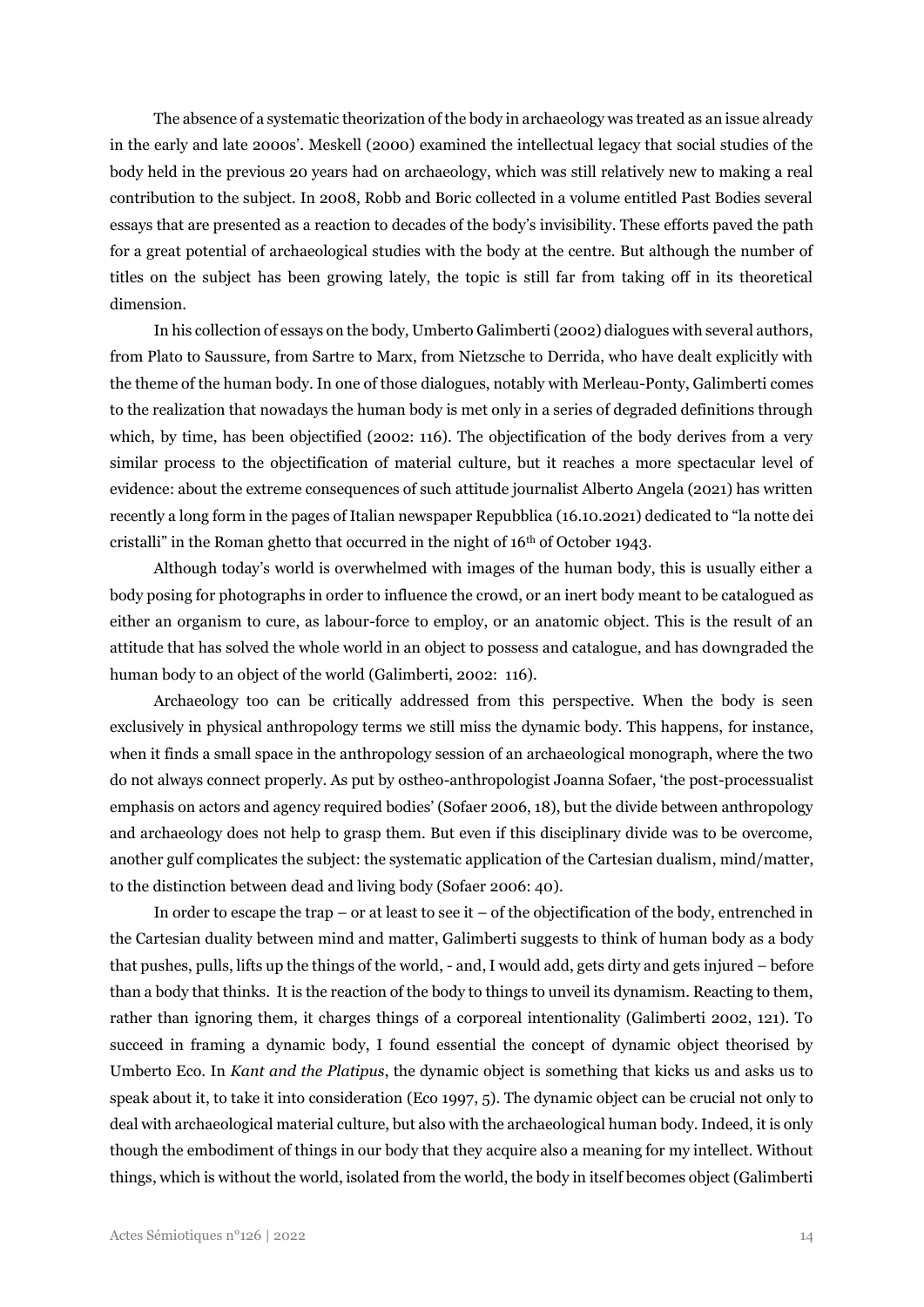2002, 127) and struggles finding meaning because meaning can only exist in motion, and motion generates interaction. Then, being interested in the ancient body cannot be reduced to studying the bones in detail, as much as it is not sufficient to have a perfect anatomical organization to use one's body: what it is necessary is a world where the body can move with meaning. It is necessary to interpret the human body as something that projects itself into the world, spends and consumes itself for the world: for Galimberti (2002: 132) it is only using the things in the world that the body frees itself from the siege of the world which is everywhere around it, against it, around it, above it, under it; it moves its threat away and makes it progressively more hospital.

This intuition by Galimberti allows us to visualise a virtuous and a vicious circle of dealing with archaeology. If archaeologists want to study the communities of the past in the full unfolding of their dynamic social identities, we need to aim at the body moving into the world: we need to – metaphorically – catch it while it attempts to make the world more and more comfortable for itself and its communities, rather than one instant later, when it might be caught resting. Dealing with a dynamic body then, might mean dealing with a meta-dynamic object, retrieving Eco's definition: which is as a dynamic object that kicks us, pretending from us to talk about it while being itself kicked by other dynamic objects that forced it to shape the world around it, its landscape, its material sources, its community. This creates a virtuous mirror effect. If archaeologists want to render this idea of the past by sharing it with the rest of humanity what is needed is to make the archaeological world progressively more hospital and habitable, choosing the objects needed to tell specific stories of the past. Using them, rather than being used and overwhelmed by them.

The alternative to such virtuous circle of interpretive dynamism would be, for archaeology, a sort of Funes-el-Memorioso paradox: an archaeology that, like the character created by Borges in his *Ficciones* (2015 [1942], keeps remembering everything without the life-saving abilities to make connections and to leave anything behind. Such attitude is bound to create an inhospitable world, overwhelming us with objects from the past, as if we were dominated by an inexplicable structure that demands us to do so without conceiving of any alternatives. In Ian Hodder's words, this way 'a timeless past is produced in which all is utility and control. This ideology provides a forceful legitimation for a modern, utilitarian world' (Hodder 1985:21). Indeed, the world in which we live today tends to be an accumulation of things, goods to buy, images of others and of ourselves to share, photos that will be rarely printed: everything is captured and recorded, but almost nothing stays.

In writing my first dissertation mentioned in the previous sections, I was inspired by Jeanne-Pierre Warnier's study of "embodied material culture" (Warnier 1999, 18). In setting up his study, Warnier prepared a toolbox of approaches to material culture, amongst which the semiotic, cognitive, historical, archaeological, and Marxist ones: though, none of them satisfied him because within all of those methods "material culture was put in relation with something else but the moving body and the matter" (Warnier, p. 24). At the time, around 2008, I was not ready to understand what Warnier meant with that sentence, but I quoted that passage nonetheless, as it inspired me to some raw reflections. Since then, that passage has indeed revealed itself important in my work today, and in conceiving this paper. What unites Ian Hodder's critique of structural archaeology at the hunt of the systems behind artefact and Indian, Warnier's search for a material culture embodied in the moving body, Eco's dynamic object, and Galimberti's body in the act of freeing itself from the siege of the world, is the necessity and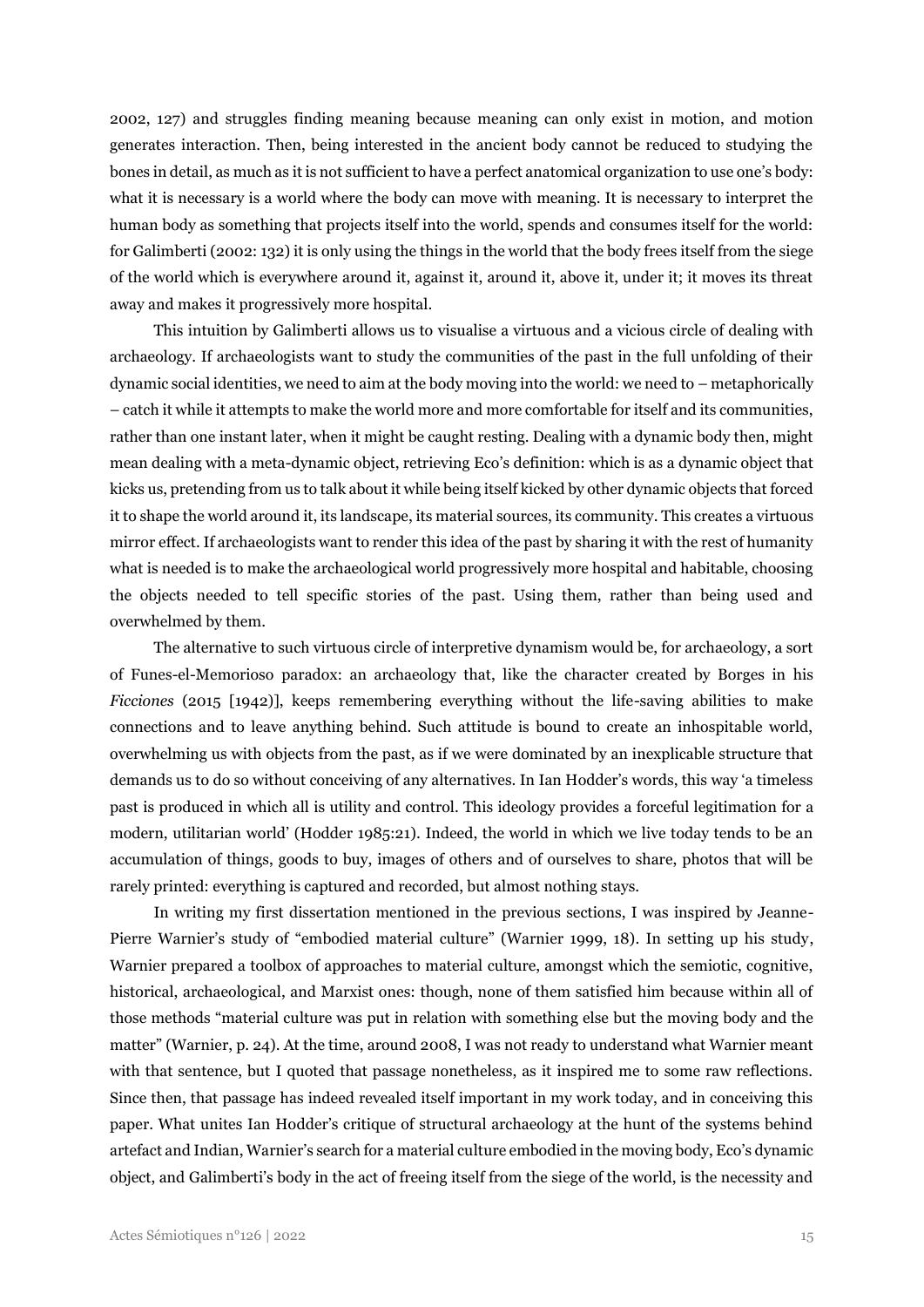desire to see the human being making meaningful choices without passively obeying pre-set laws. Putting the body at the centre of the semiotic mechanism, shaking it from the dust of marginalisation, can be a first step to allow us to assess systematically the many gaps of our knowledge of the past. Starting from the body – both the ancient and the modern one – rather than from things, can help us reconnect to those strings of human history that have remained fragmented and under-questioned so far: the subaltern histories of small communities within large states or empires, the historical need to account for the unspectacular and poor material culture as the basis of civilization, the contribution of indigenous populations and colonised people in what is conventionally thought to be a monolithic western culture, as is well shown in the very recent "The Dawn of Everything" (Graeber and Wengrow 2021). Ultimately, starting from a serious theorization of the physicality of the human body – the only entity all humanity can relate to – aids to reset our focus on the crucial question on why we need archaeology in the first place; and, if some among us think we do not need it all, why then is archaeology everywhere. Looking at a body that struggles, pushes, pulls up things, gets dirty, like the body of the archaeologist captured after an excavation evening shift in Figure 13, we are reminded of dynamism and change winning uniformity and stillness, of choices shaping structures, of  $-$  often contradictory  $$ actions and efforts laying behind cleansed ad-hoc representations of reality.



Figure 13. Archaeologist sitting on a bench inside the changing cabin at the end of the shift of an archaeological excavation in London (Photo Credit: Personal archive 2019).

The digression on the dynamic object and dynamic body shows that archaeology has two serious routes to follow: being a discipline of things, or being a discipline of traces. If it follows the first path, it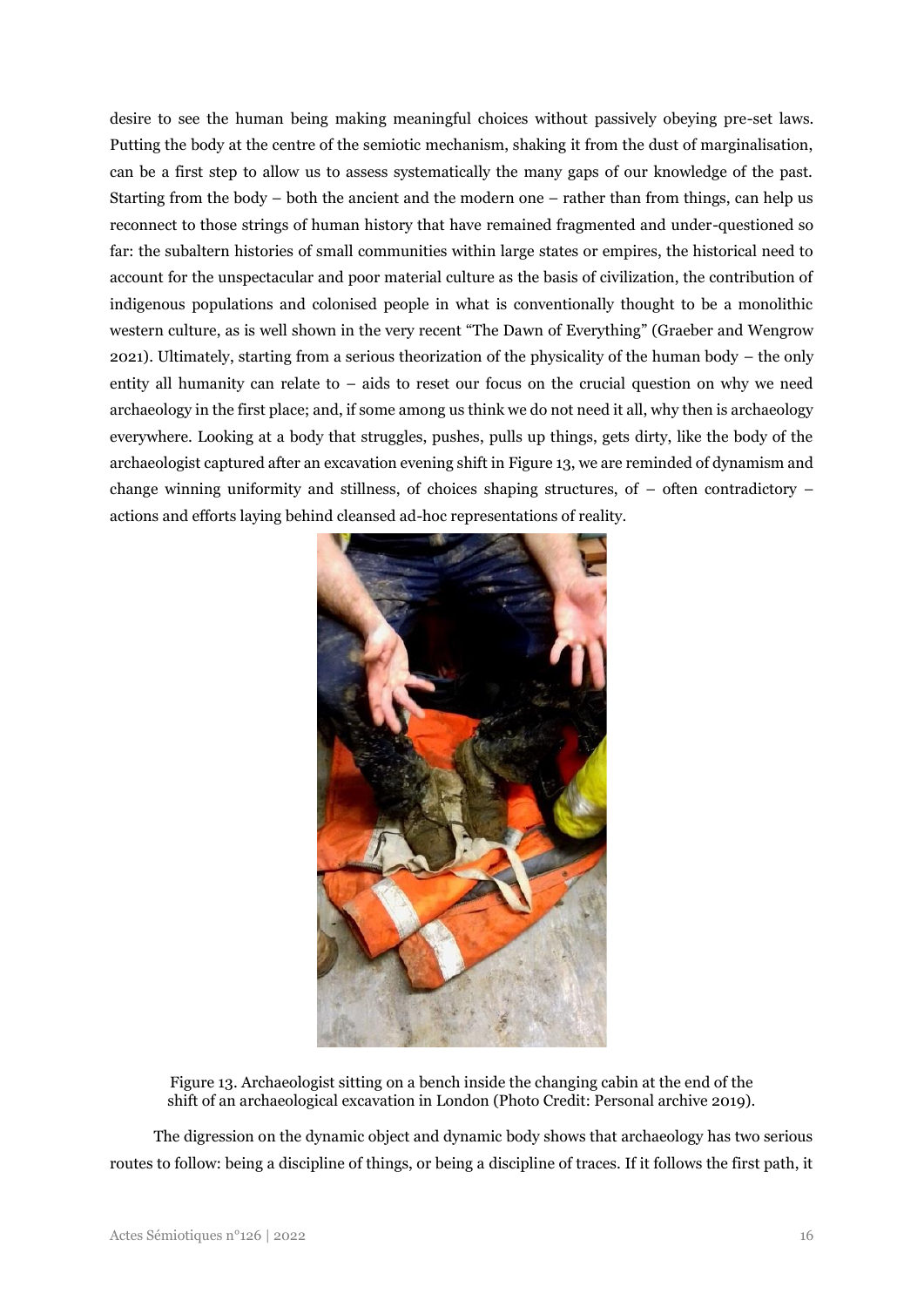will be likely overwhelmed by masses of objects among which it will be hard to make any order, if not a fake one that tells the same story for all ages and at all latitudes; if it follows the second, archaeology can have a relevant role in helping contemporary society understanding what knowledge is, by enabling people to embody – and hence to use through thorough understanding and interpretation – the world of the past.

## **Bibliography**

ANGELA, A.

2021 La note del Ghetto di Roma, *La Repubblica* 16.10.2021.

BINFORD, L. R., and Binford S. R. 2008 [1968] *Archaeology in Cultural Systems*. Routledge.

BORGES, J.L., 2015 [1942]

Funes el memorioso in *Ficciones,* Barcelona: Debol!llo. 123-136.

### BORIC, D., & ROBB, J.

2008 *Past bodies: body-centred research in archaeology*. Oxbow Books.

### BRAIDWOOD, L. S.

1959 Digging Beyond The Tigris: An American Woman Archeologist's Story in the Kurdish Hills of Iraq.

#### CHILDE, V. G.

1929 *The Danube in Prehistory.* Oxford: Oxford University Press.

### CROSSLAND, Z.

2021 'Contextual archaeology' revisited: reflections on archaeology, assemblages and semiotics, M.J. Boyd and C.P. Doonan (Eds.), *Far from Equilibrium: An archaeology of energy, life and humanity: A response to the archaeology of John C. Barrett*. Oxford: Oxbow.

## DETER-WOLF, A. & ROBITAILLE, B. & Krutak, L. & GALLIOT, S.

2016 The World's Oldest Tattoos. *Journal of Archaeological Science*: Reports. 5. 19-24. 10.1016/j.jasrep.2015.11.007.

ECO, U.

1997 *Kant e l'Ornitorinco.* Milano: Bompiani.

### FABIÃO, C.

2001 Mundo indígena, romanos, e sociedade provincial romana: sobre a pecepção arquelógica de mudança. In *ERA-arqueologia* 3, Julho de 2001: 108-131.

# FLANNERY, K. V.

1967 An Introduction to American Archaeology, Volume I: North and Middle America.

FRIEDMAN, R., ANTOINE, D., TALAMO, S., REIMER, P. J., TAYLOR, J. H., WILLS, B., & MANNINO, M. A.

2018 Natural mummies from Predynastic Egypt reveal the world's earliest figural tattoos. *Journal of Archaeological Science*, *92*, 116-125.

### GARDIN, J. C.

1992 Semiotic trends in archaeology. *Representations in archaeology*, Indiana University Press, 87- 104.

GASKELL, SCHECHNER, ULRICH, CARTER

2015 *Tangible Things: Making History through Objects*. Oxford: Oxford University Press.

### GRAEBER, D., WENGROW, D.

2021 *The dawn of everything: A new history of humanity*. London: Penguin.

### **HERODOTUS**

*The Histories* Aubrey de Sélincourt (Translator), John M. Marincola (Editor, Introduction, Notes), London: Penguin 2003.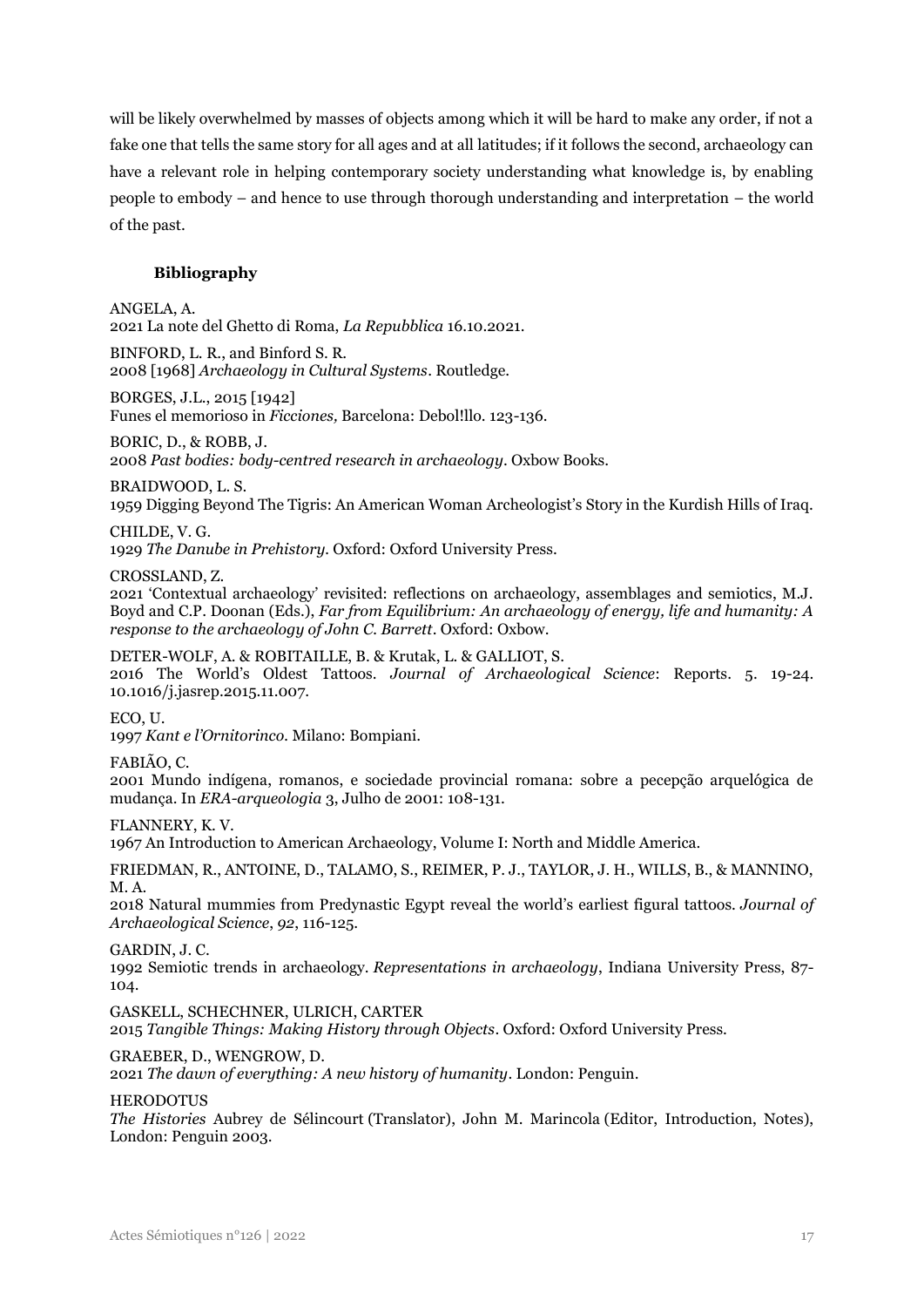HODDER, I.

1985 Postprocessual archaeology, *Advances in Archaeological Method and Theory* Vol. 8. Springer. 1- 26.

KNAPPET, C., MALAFOURIS, L.

2008 *Material Agency: Towards a Non-Anthropocentric Approach.* New York City: Springer.

MCCARTHY, M.

2013 *The Romano-British Peasant: Towards a study of people, landscapes and work during the Roman occupation of Britain*. Windgather Press.

MESKELL, L.

2000 "Embodying archaeology: theory and praxis" *The Bulletin of the American Society of Papyrologists* 37.1/4 (2000): 171-192.

MILLER, D.

2008 *The Comfort of Things*. Cambridge: Polity Press.

OLSEN, B.

2012 *Archaeology: the discipline of things*. Los Angeles: University of California Press.

PUDDU, M.

2018 *Funerary Archaeology and Changing Identities: Community Practices in Roman-Period Sdardinia.* Archaeopress.

PUIG, A. M.

1998 Aproximació cronològica a la muralla de Rhode. Una defensa en el límit est del nucli de Santa Maria. *Empúries: revista de món clàssic i antiguitat tardana*, 139-164.

SABATINI, D., SANTONI, V.

2010 Gonnesa, nuraghe Serucci. IX campagna di scavo 2007/2008. Relazione e analisi preliminare. FOLD&R The Journal of Fasti Online. 725-738.

SIRIGU, R.

2003 Un percorso di lettura nell'ipertesto museale: la "morte povera" in età romana. *Quaderni del museo. Museo Archeologico Nazionale di Cagliari*, *1*, 107-150.

SOFAER, J. R.

2006 *The body as material culture: a theoretical osteoarchaeology* (Vol. 4). Cambridge: Cambridge University Press.

SORIA, V.

2013 O conceito de" romanização" e o panorama académico português. Paper presented at: II Congreso II Congresso da Associação dos Arqueólogos Portugueses. Universidade Nova de Lisboa.

VAN OYEN, A., Pitts, M.

2017 *Materialising Roman History*. Oxford: Oxbow Books.

VAN DOMMELEN, P.

2001 Beyond domination and resistance. Colonial culture and local identities in classical Sardinia. *American Journal of Archaeology.* 105(2). 253.

WARNIER, J. P.

1999 *Construire la culture matérielle, L'homme qui pensait avec ses doigts.* PUF.

WILLEY, G., & PHILLIPS, P.

2001 [1958]. *Method and theory in American archaeology*. University of Alabama Press.

ZIDAROV, P.

2017 The antiquity of tattooing in southeastern Europe. *Ancient ink: The archaeology of tattooing*, 137- 149.

Websites

Lo Cascio's module of lectures in Roman Archaeology [http://scienzeumanistiche.uniroma1.it/guide/vs\\_moduli\\_orario\\_2007\\_8b.aspID\\_modulo=272](http://scienzeumanistiche.uniroma1.it/guide/vs_moduli_orario_2007_8b.aspID_modulo=272)